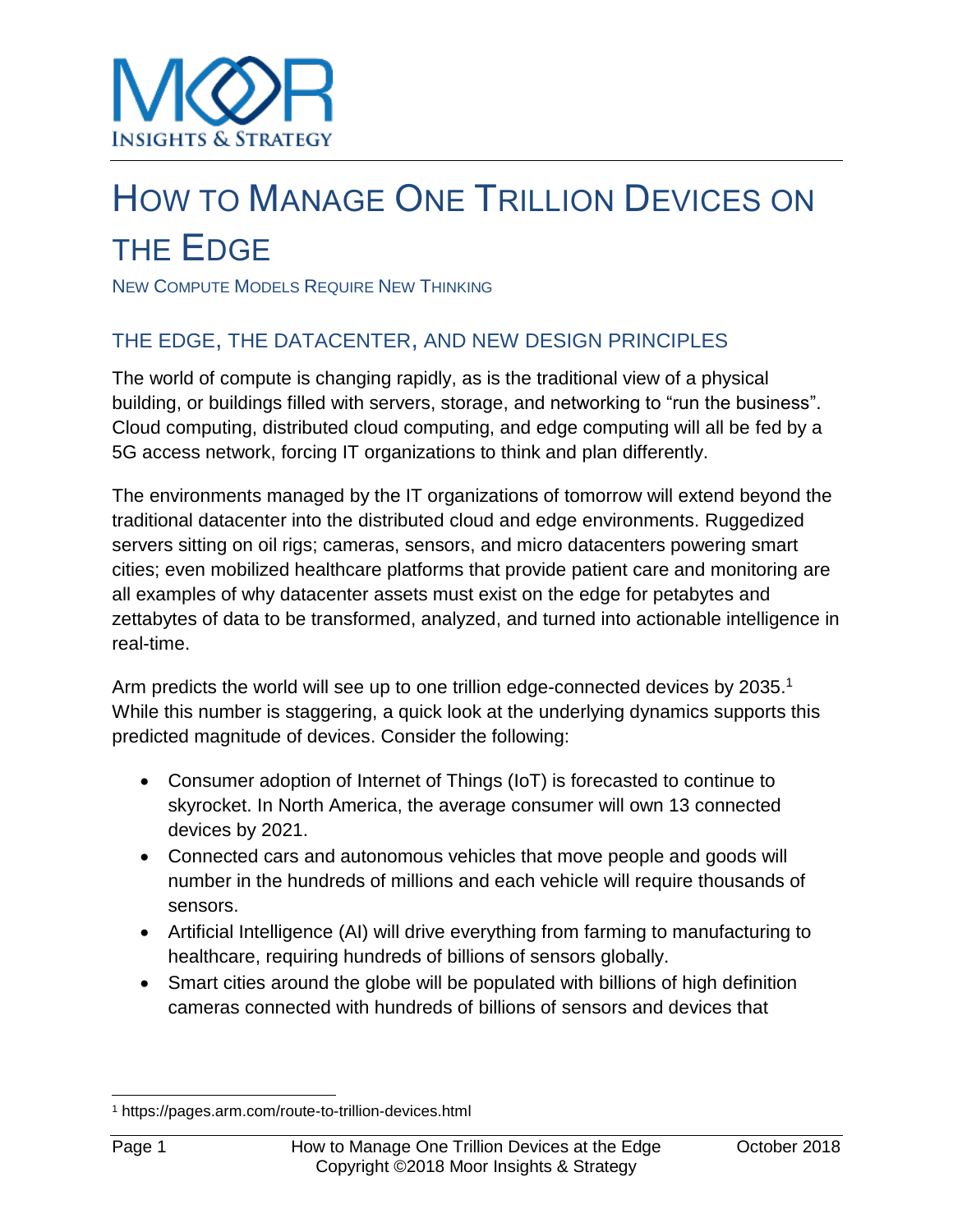

manage traffic flow, respond to emergencies, and even power on/power off street lamps for pedestrian traffic.

# FIGURE 1: THE WORLD OF ONE TRILLION DEVICES



*Source: Moor Insights & Strategy*

This explosion of devices and data presents several challenges for organizations which include:

**Compute** must be local to the data as needed to provide real-time ingest, transformation, and analysis. Otherwise, the latency associated with edge-to-core round trip would render actionable intelligence outdated and the sheer volume of data generated would overwhelm available bandwidth. Compute must also be as performant as possible to adequately process the expected quantities of data in real-time at the edge or even greater quantities of aggregated data in the core datacenter.

**Networking** must be smart, flexible, and robust enough to move data across the edge, the distributed cloud, and the core datacenter.

**The core datacenter** must be designed in a way that fully enables the core infrastructure needs of the enterprise and seamlessly support the data influx and compute requirements on the edge.

The software community has responded to the needs of both the distributed cloud and the edge by embracing open source, service-oriented architectures (SOA), and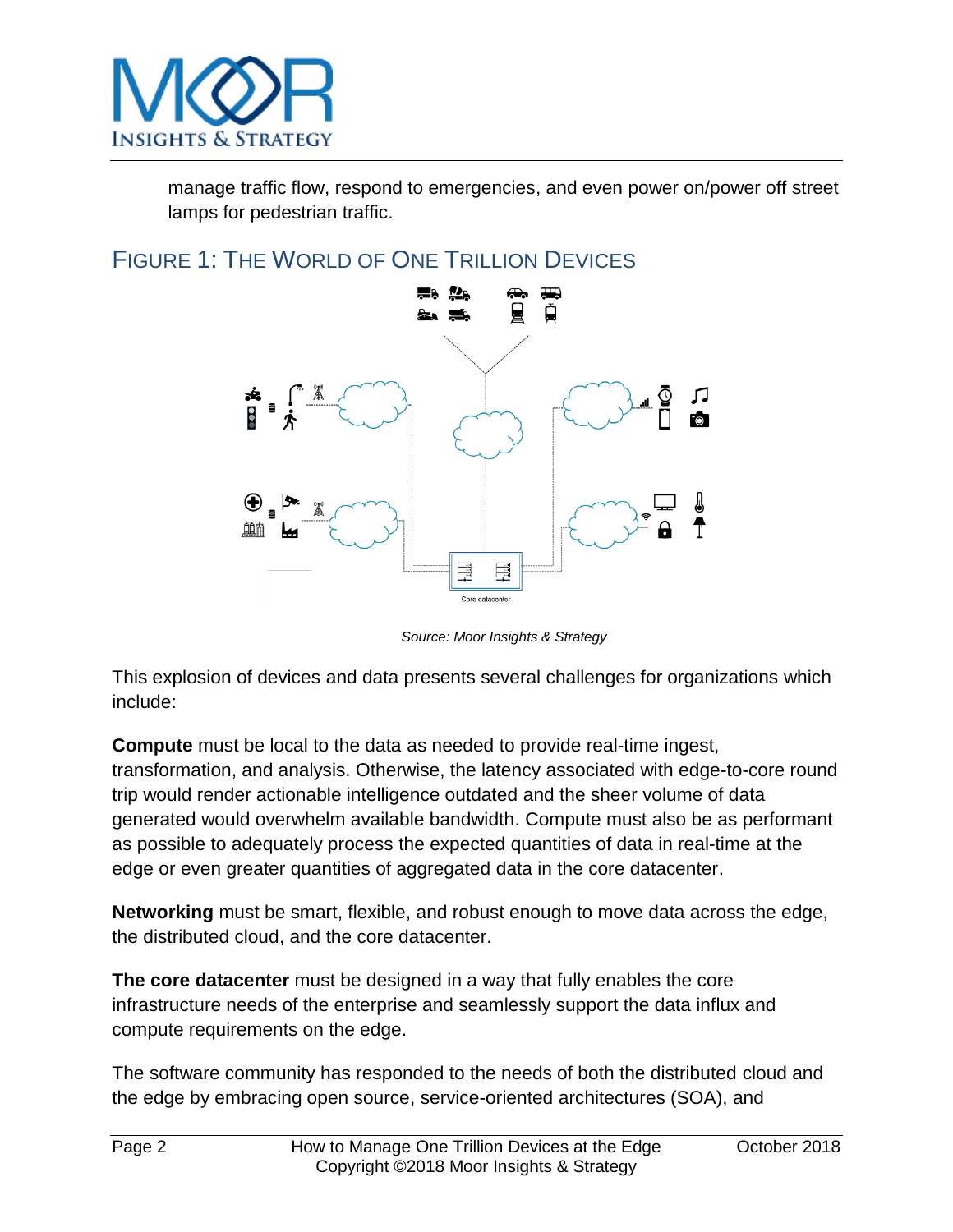

microservices. The resulting highly-distributed applications that are emerging have outpaced the natural evolution of server hardware design. To stay relevant, the workloads and software applications driving organizations of all sizes must run on the range of servers, appliances, and devices that make up the modern, distributed datacenter.

For example, managing smart cities requires localized compute (coupled with high speed networking) to analyze and re-route traffic in the event of an accident in real-time, and it must continue to process critical data even if the network connecting to the core were to go down. This example alone requires a range of hardware in terms of performance, power, and form factor since the physical, power, and thermal requirements for each use case are unique. Conversely, the hardware requirements to support an oil refinery plant have an entirely different set of requirements. While these conflicting requirements have long existed, the availability of software stacks that drive greater control and efficiency require a software and hardware ecosystem where choice enables necessary tailoring.

The confluence of these dynamics requires a shift in datacenter design principles. Whereas datacenter architects have traditionally taken a "datacenter out" approach to design, they will now have to consider designing from the edge to the core datacenter as most data will be generated, transformed, and acted upon at the edge.

# ARM – SCALABILITY AND SECURITY FROM THE EDGE TO THE CORE **DATACENTER**

Despite the new "edge to datacenter" design approach, the fundamental constraints of datacenter design will not change: deliver the best performance within a power budget in a secure operating environment with high bandwidth networking to support the business and its users at the lowest possible total cost of ownership (TCO). Given the explosion of the Industrial Internet of Things (IIoT) and edge computing, Moor Insights & Strategy (MI&S) views these as perhaps more important than ever. Three key tenets of datacenter design – performance, power, and security – all must start in silicon with:

- Performance of infrastructure that is both scalable and predictable as resource demands grow and shrink with the demands of workloads that power the edge, the cloud, and the enterprise datacenter.
- Power profiles that support the extended datacenter. Low power profiles (as low as sub 10W) may be required for the equipment that physically sits on (and drives) a manufacturing floor or must operate in a fan-less environment. Mid-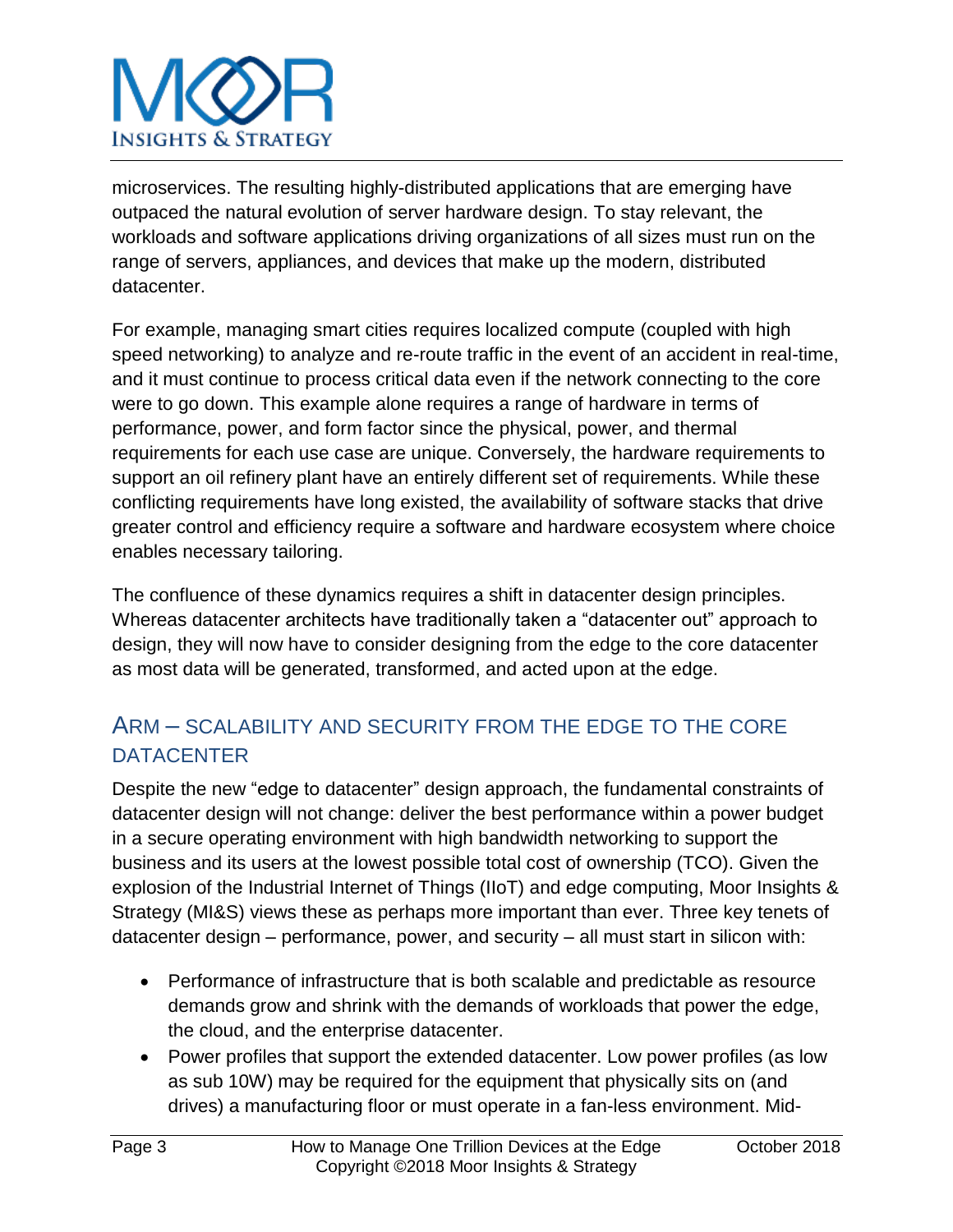

range power profiles are needed for the mobile edge compute environments where inference and processing is required, and higher power profiles that drive higher end servers in a traditional datacenter environment.

• Security that can span the physical device to the data generated, analyzed, moved, and stored.

The usefulness of silicon is only as strong as the richness of its ecosystem which is made up of the independent hardware vendors (IHV) and independent software vendors (ISVs) that build targeted solutions on open-source software (OSS) running on silicon intellectual property (IP). While today's datacenter can be considered an x86 world, it is a combination of general-purpose compute servers in combination with purpose-built platforms for networking, storage, and other functions. As the datacenter extends to the edge and beyond, diversity of architectures that include silicon, system, and software will be the norm.

When considering this "edge-to-datacenter" approach to design, finding a software architecture that can scale and move from the edge to the datacenter is critical since infrastructure built on different silicon products and product types will be required. For example, the convergence of traditional IT operational technology (OT – the organization and technology that drives industrial networks) will require a software architecture that can connect devices and the data they generate with industry standard servers. In addition, the OT has to be able to perform real-time analysis in managing that industrial environment. Otherwise, the promise of operational efficiency is lost.

Arm is well-positioned to support the needs of the modern datacenter for a few reasons:

- Arm IP has a large footprint across the billions of devices that make up the edge, the network, the distributed cloud, and the core datacenter today. This footprint will increase as we near the trillion devices of tomorrow.
- Arm IP powers devices (such as smart Network Interface Cards or smart NICs) and servers that scale, spanning fan-less, very low power (<15W) and high-end hyperscale (>100 cores operating in >150W TDP range).
- The power, performance, and security profile in Arm IP is consistent with the device to the core datacenter approach.
- The growing presence of open source software and its disaggregation from hardware, along with the growing integration of edge to datacenter, leads solutions providers to look for the right fit instead of a common instruction set architecture.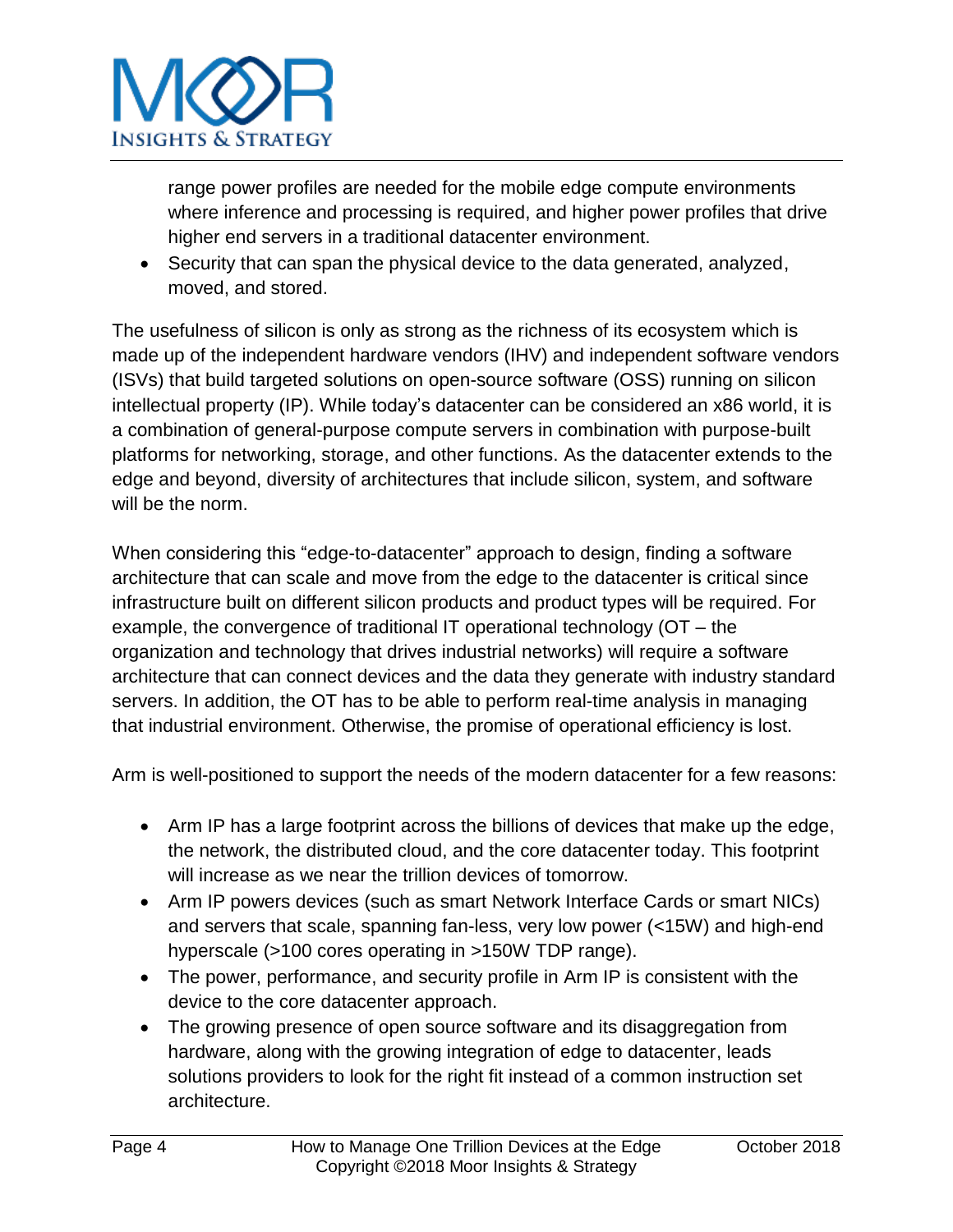

• Perhaps most importantly, the breadth of the Arm ecosystem is filled with partners collaborating to design and develop both general purpose and tailored solutions that leverage Arm IP across vertical industries, devices, and usage models.

# IT'S ALL ABOUT THE ECOSYSTEM

As previously mentioned, a common architecture inclusive of all the elements that make up the modern datacenter seems difficult to achieve, if not impossible. Yet, MI&S believes this is what makes Arm unique.

Arm is also unique in that it is a provider of silicon IP, not a manufacturer of processors. One of the benefits of being an IP provider is that it becomes the engine of innovation for technology companies developing industry-specific system-on-chips (SoCs) and solutions. Arm being an IP provider allows tailoring per workload, per use case, per form factor, etc.



# FIGURE 2 – THE ARM ECOSYSTEM

*Source: Moor Insights & Strategy*

Arm's model of licensing IP attracts an ecosystem of technology providers that can develop market specific SoCs and solutions for new workloads at a rapid pace and, as previously noted, with the right amount of resource for optimal performance. Arm's model extends this capability to OEMs seeking customized solutions for their specific use cases and its ecosystem offers the choice of silicon vendor while maintaining commonality of software architecture. IHVs looking to develop end-to-end solutions for a specific vertical can design around different central processing unit (CPU) silicon (or even design their own) or build custom application specific integrated circuits (ASICs) that are best fit for use with assurance of software compatibility from the device to the server.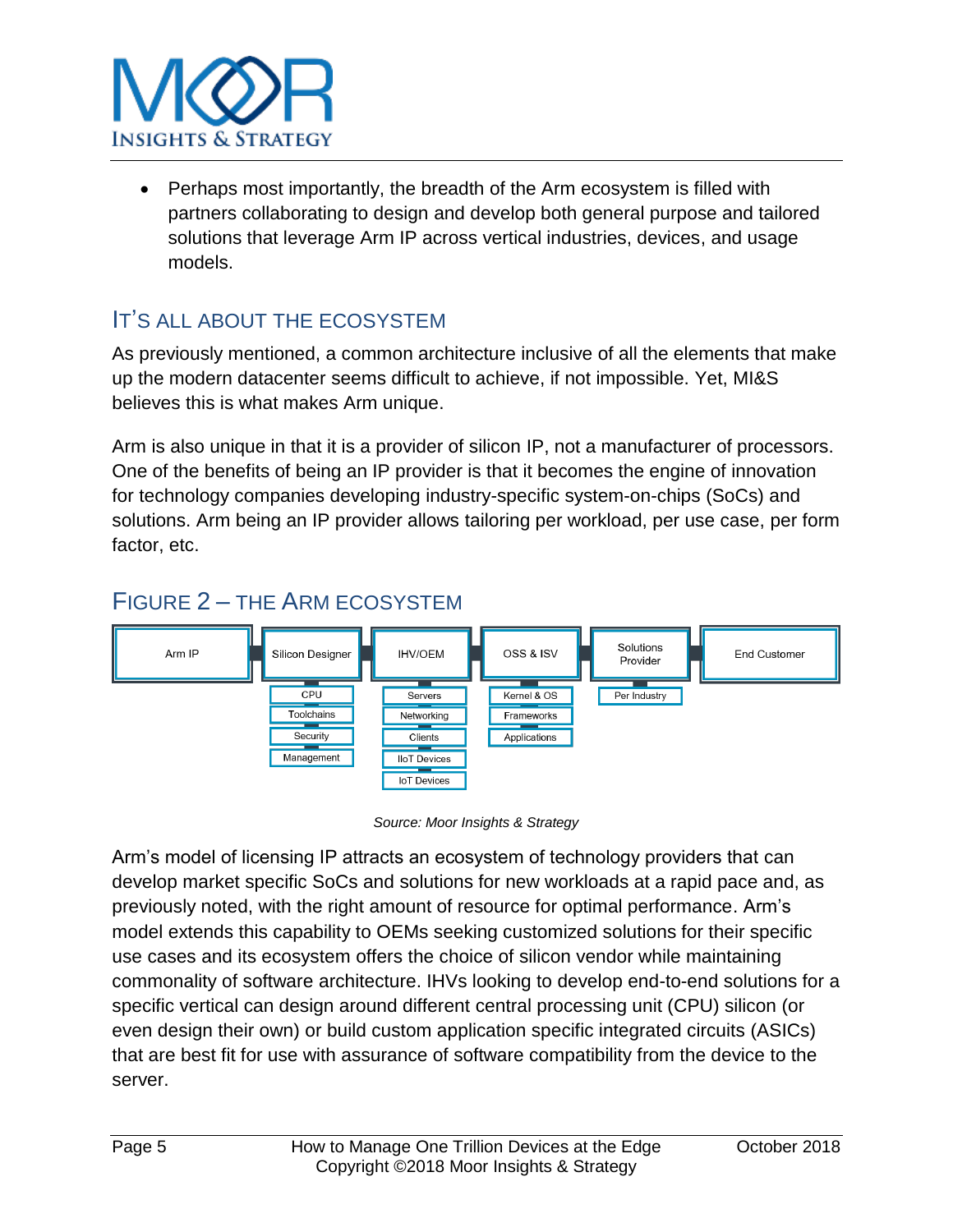

For those that think of Arm as being the IP that powers embedded systems such as traditional network routers and switches, appliances, and the like – this is correct. Their success in networking and the cloud gives Arm a significant datacenter footprint. In fact, Arm is a significant player in the adoption of virtualized and containerized network function virtualization (NFV) in the telecommunications space. Operators can improve their agility and responsiveness to market needs and their ability to innovate quickly by moving from traditional network appliances with proprietary software to an open standards-based approach.

The Arm ecosystem increasingly finds traction in traditional datacenters and cloud providers. The Arm silicon ecosystem for server class CPUs and SoCs is rich with partners demonstrating performance that can support both traditional infrastructure needs, high performance computing (HPC) workloads, and AI.

Finally, the strength of the Arm ecosystem can be seen in the enterprise software that runs organizations. Support for Arm in the Linux Kernel led to support for all the major server operating system (OS) distributions including Red Hat, CentOS, Canonical, Ubuntu, etc. Moreover, VMware's recent announcement and demonstration of support for Arm in its ESXi hypervisor is perhaps the most profound proof point to the relevance of Arm in the datacenter.

## DATA IS THE NEW CURRENCY AND CONNECTIVITY IS THE BANKING

Data drives the modern business, network, and datacenter. The separation between winners and losers in the digital economy will be measured in speed. How quickly can an organization collect, shape, analyze, and act on terabytes worth of data in real-time? How secure is an organization's data and IP - from raw ingest to analysis to cold store?

Ironically, in a market where software-defined everything is driving mindshare in the market, hardware has never been more important. While hardware's reliance on silicon may seem obvious, this statement has never been more true.

Consider the usage model where real-time data is collected from multiple assembly lines on a manufacturing floor and compared against multiple data sources to ensure the highest levels of utilization across all assembly lines. In this use case, the ability to design from the device to edge to network to core datacenter on a single underlying architecture can help organizations gain the performance, scale, connectivity, and security necessary to deliver that outcome.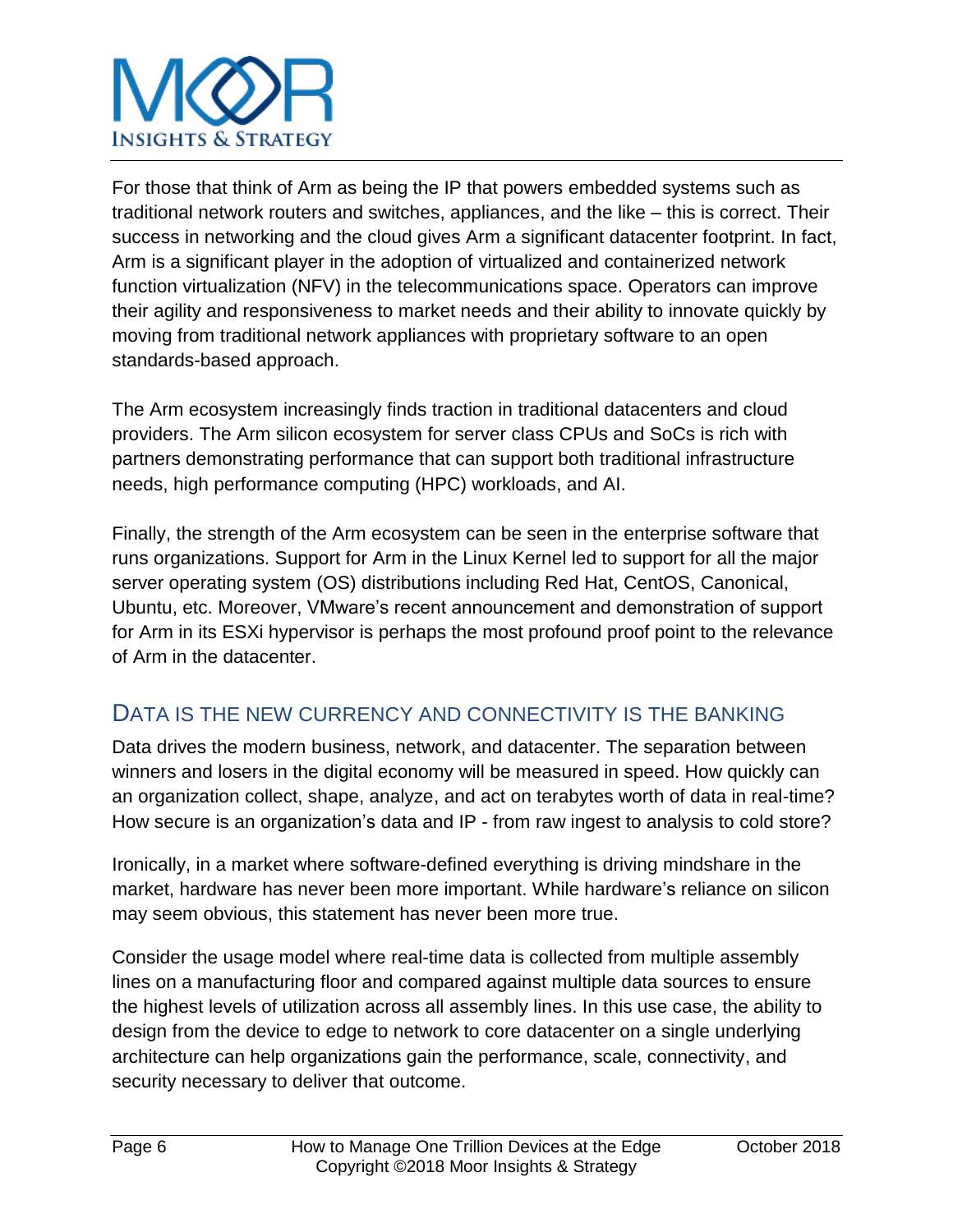

## IN CLOSING

The datacenter is no longer a physical construct but serves as centers of data and compute that reside in the cloud, on the edge, and in the wild. The datacenter is the raw data and intelligence that drive the modern business. It is the infrastructure that collects, moves, secures, and turns that data into action. In the modern datacenter, the lines between compute, networking, edge, cloud, device, and server are blurred and the path to one trillion connected devices further blurs any lines of demarcation.

Due to this, organizations must consider distributed, connected datacenter design methods that are flipped, moving from "edge to datacenter" instead of from the traditional "on premise" datacenter outward. As with any disruptive market, players will emerge that carry significant relevance. MI&S believes Arm is one of those rapidly emerging forces in this market. The company's IP portfolio, breadth and depth of ecosystem, and footprint in the IoT, IIoT, and networking markets combined with its growing presence in the traditional and emerging datacenter spaces position it for success.

With Arm, there is a benefit for all players in the ecosystem. Silicon vendors can develop CPUs and chips that are both general purpose and tailored for specific workloads, scaling from devices to networking gear to datacenter infrastructure. Tier one operators can gain greater savings through vertically integrating their silicon supply chain. Hardware vendors and OEMs can quickly react to market needs because of the rapid pace of innovation. At the same time, software vendors can more cohesively design and develop end-to-end solutions which can be vertically tailored to industryspecific solutions providers. In the end, the customer should benefit the most.